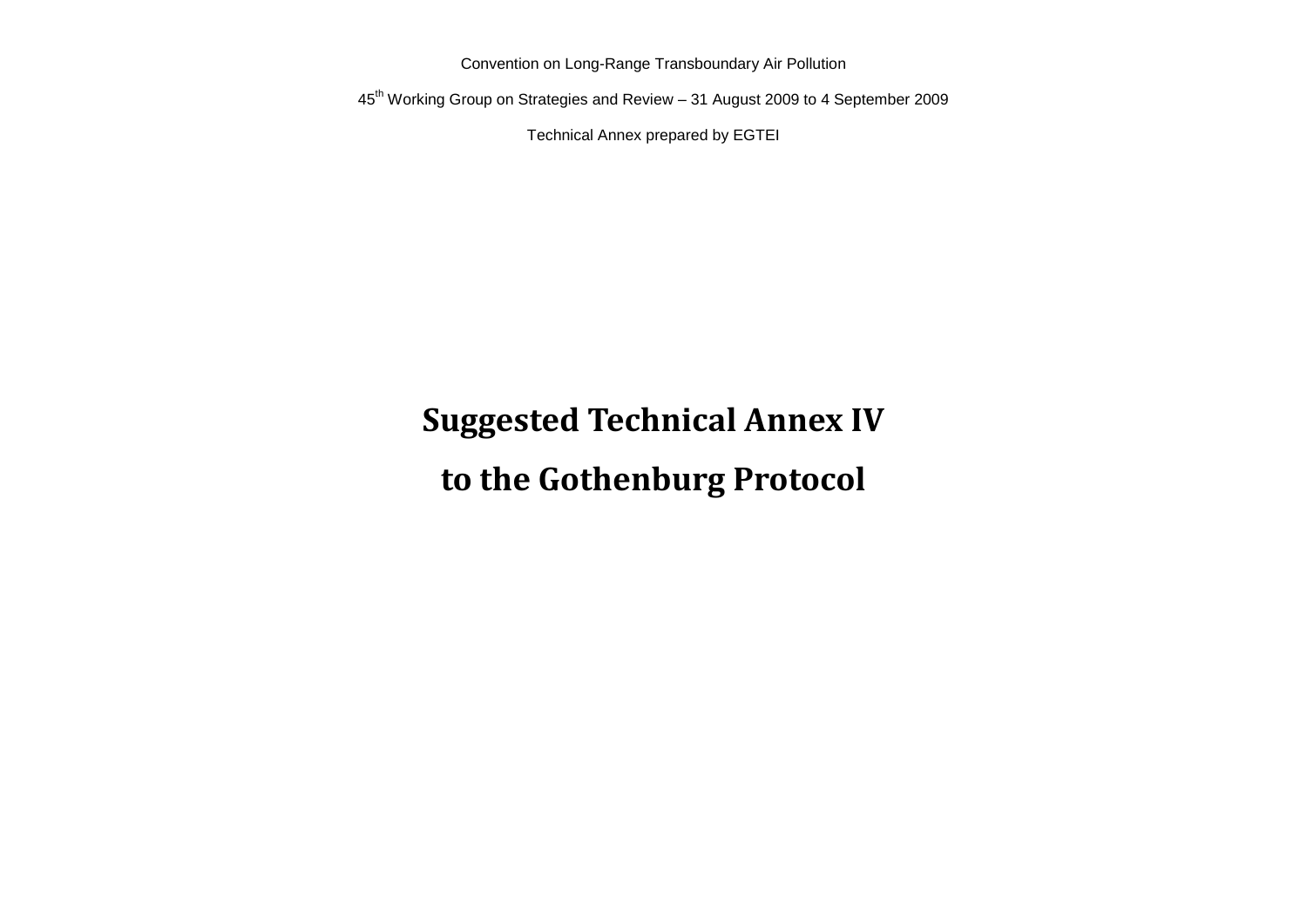$\overline{a}$ 

#### **Annex IV**

#### LIMIT VALUES FOR EMISSIONS OF SULPHUR FROM STATIONARY SOURCES

1. Section A applies to Parties other than Canada and the United States of America, section B applies to Canada and section C applies to the United States of America.

#### A. Parties other than Canada and the United States of America

2. For the purpose of section A, except tables 3, 4 and 5, limit value means the quantity of a gaseous substance contained in the waste gases from an installation that is not to be exceeded. Unless otherwise specified, it shall be calculated in terms of mass of pollutant per volume of the waste gases (expressed as mg/m<sup>3</sup>), assuming standard conditions for temperature and pressure for dry gas (volume at 273.15 K, 101.3 kPa). With regard to the oxygen content of the exhaust gas, the values given in the tables below for each source category shall apply. Dilution for the purpose of lowering concentrations of pollutants in waste gases is not permitted. Start-up, shutdown and maintenance of equipment are excluded.

3. Emissions shall be monitored<sup>a</sup> in all cases. Compliance with limit values shall be verified. The methods of verification can include continuous or discontinuous measurements, type approval, or any other technically sound method. In case of continuous measurements, compliance with the emission standards is achieved if the validated [daily/monthly]<sup>b</sup> emission average does not exceed the limit values. In case of discontinuous measurements or other appropriate determination procedures, compliance with the emission standards is achieved if the mean value based on an appropriate number of measurements under representative conditions does not exceed the value of the emission standard. The inaccuracy of the continuous and discontinuous measurement methods may be taken into account for verification purposes.

4. Sampling and analysis of relevant polluting substances and measurements of process parameters , as well as the quality assurance of automated measuring systems and the reference measurement methods to calibrate those systems, shall be carried out in accordance with CEN standards. If CEN standards are not available, ISO standards, national or international standards which will ensure the provision of data of an equivalent scientific quality shall apply.

5. Special provisions for combustion plants with a rated thermal input exceeding 50 MWth and for combustion plants when combined to a common stack with a total rated input exceeding 50 MWth:

<sup>&</sup>lt;sup>a</sup> Monitoring is to be understood as an overall activity, comprising measuring or calculating of emissions, mass balancing, etc. It can be carried out continuously or discontinuously.

<sup>&</sup>lt;sup>b</sup> One option is to define the ELVs as daily averages, another option is to define the ELVs as monthly averages; shorter averaging periods can be considered as being more strict.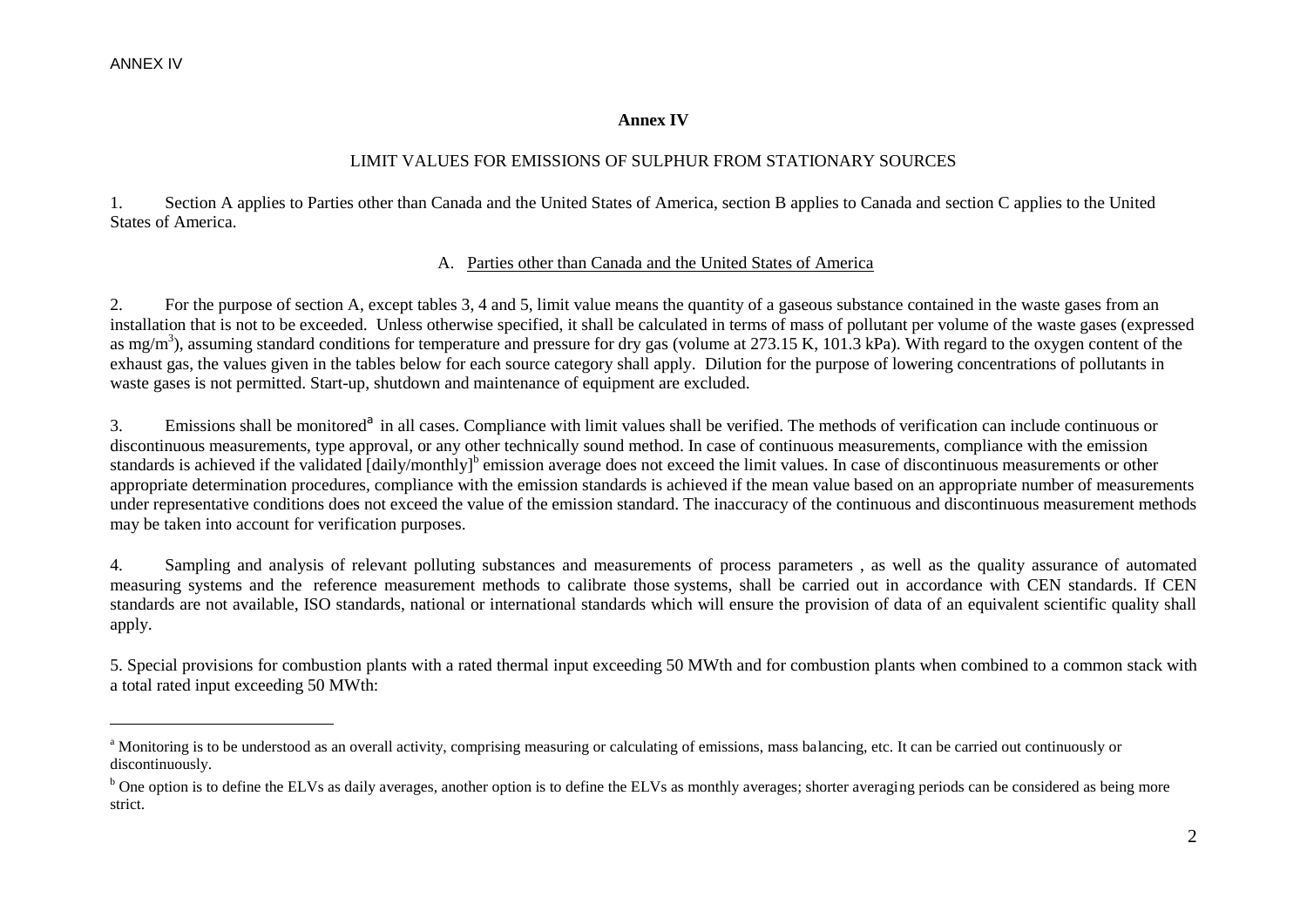5.1 The competent authority may grant derogation from the obligation to comply with the emission limit values provided for in paragraph 7 in the following cases:

[a) for  $SO_2$  in respect of a combustion plant which to this end normally uses low-sulphur fuel, in cases where the operator is unable to comply with those limit values because of an interruption in the supply of low-sulphur fuel resulting from a serious shortage]

[b) for  $SO_2$  in respect of a combustion plant firing indigenous solid fuel, which cannot comply with the emission limit values for  $SO_2$  provided for in paragraph 7; instead at least following rates of desulphurisation have to be met:

Existing plants: 50 - 300 MW: 92 % [UNECE-GP: 90% for 50-100 MW; 92% for 100-300 MW]

New plants: 50 - 300 MW: 93 % [UNECE-GP: 40% for 50-150 MW; 40-90% (linear increase) for 150-500 MW]

Existing plants:  $> 300$  MW: 96 % [UNECE-GP: 40-90% (linear increase) for 150-500 MW; 90% for  $>500$  MW]

New plants: > 300 MW: 97 % [UNECE-GP: 95% for >300 MW]

[c) for combustion plants using [only / mainly] gaseous fuel who have to resort exceptionally to the use of other fuels because of a sudden interruption in the supply of gas and for this reason would need to be equipped with a waste gas purification facility]

[d) for combustion plants not operated more than XXX operating hours, starting from DATE and ending no later than DATE]

[e) for existing combustion plants using solid or liquid fuels not operated more than 1500 operating hours per year as a rolling average over a period of five years; instead following emission limit values apply:

for solid fuels: [option  $1 = 800$  mg/Nm<sup>3</sup>; option  $2 = 800$  mg/Nm<sup>3</sup>; option  $3 = 2000$  mg/Nm<sup>3</sup>]<sup>1</sup>

[UNECE-GP: 2000 mg/Nm<sup>3</sup> for 50-100 MW; 2000-400 mg/Nm<sup>3</sup> (linear decrease) for 100-500 MW; 400 mg/Nm<sup>3</sup> for >500 MW]

[EU-LCPD: 800 mg/Nm³ for >400 MW if operated less than 2 000 hours (31 December 2015) resp. less than 1500 hours (from 1 January 2016];

for liquid fuels: [option  $1 = 850$  mg/Nm<sup>3</sup>; option  $2 = 850$  mg/Nm<sup>3</sup>; option  $3 = 1700$  mg/Nm<sup>3</sup>]<sup>1</sup>

[UNECE-GP: 1700 mg/Nm³ for 50-300 MW; 1700-400 mg/Nm³ (linear decrease) for 300-500 MW; 400 mg/Nm³ for >500 MW]

5.2 Where a combustion plant is extended by at least 50MW, the emission limit value specified in paragraph 7 for new installations shall apply to the extensional part and to the part of the plant affected by the change.

5.3 Parties shall ensure that provisions are made in the permits for procedures relating to malfunction or breakdown of the abatement equipment.

5.4 In the case of a multi-fuel firing combustion plant involving the simultaneous use of two or more fuels, the competent authority shall provide rules for setting the emission limit values.

6. Mineral oil refineries complying with the overall  $SO<sub>2</sub>$  limit value set in table 1 may be exempted from compliance with the individual  $SO<sub>2</sub>$  limit values provided in this annex. Following alternative bubble  $SO<sub>2</sub>$  limit value may be used, referring to the sum of the emissions from all combustion plants and process installations expressed as an average concentration and at a reference oxygen content of [3%]: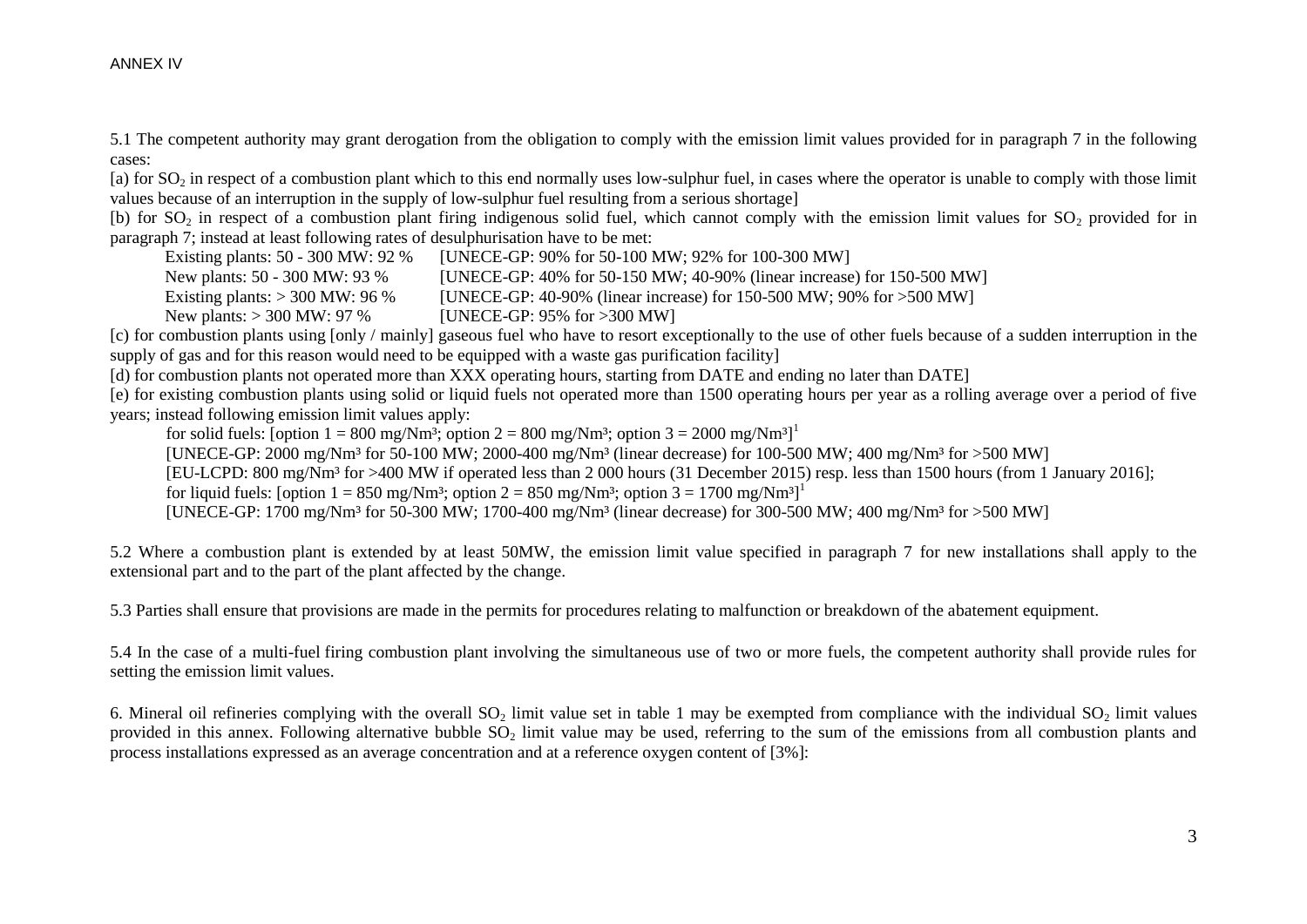$\overline{a}$ 

| <b>Plant type</b>       |     |                                                                           |                                                                                 |     | Suggested ELV for SOx [mg/Nm <sup>3</sup> ]                                       |                  |           |                                                                           |
|-------------------------|-----|---------------------------------------------------------------------------|---------------------------------------------------------------------------------|-----|-----------------------------------------------------------------------------------|------------------|-----------|---------------------------------------------------------------------------|
|                         |     | Option 1/                                                                 |                                                                                 |     | Option 2/                                                                         |                  | Option 3/ |                                                                           |
|                         |     | Lower BAT AEL:<br><i>(individual processes)</i><br>-refinery fuel gas: 5; | Use of sulphur removal<br>techniques for fuel gas<br>And use of monitoring      |     | <b>Upper BAT AEL:</b><br><i>(individual processes)</i><br>-refinery fuel gas: 20; |                  |           | <b>EU-LCPD</b> (licence after<br>$2002)$ : 600;<br>(licence before 2002): |
| Mineral oil<br>refinery | 200 | -Liquid fuels: 50                                                         | Combination of:<br>Hydrodesulphurization                                        | 600 | -Liquid fuels: 850                                                                | Same as Option 1 | 1000      | 1000<br><b>UNECE-GP: 1000</b>                                             |
|                         |     | <b>ON BAT-AELS</b>                                                        | BREF: NO CONSENSUS Use of FGD techniques (where<br>feasible and cost-effective) |     | <b>BREF: NO CONSENSUS ON</b><br><b>BAT-AELs</b>                                   |                  |           |                                                                           |

### Table 1. Suggested options for limit values for  $SO<sub>X</sub>$  emissions released from refineries using the bubble concept

7. Combustion plants (boilers and process heaters) with a rated thermal input exceeding 50 MWth or combustion plants when combined to a common stack with a total rated input exceeding  $50$  MWth<sup>c</sup>:

<sup>&</sup>lt;sup>c</sup> Individual combustion plants below 15 MWth shall not be considered to calculate the total rated input.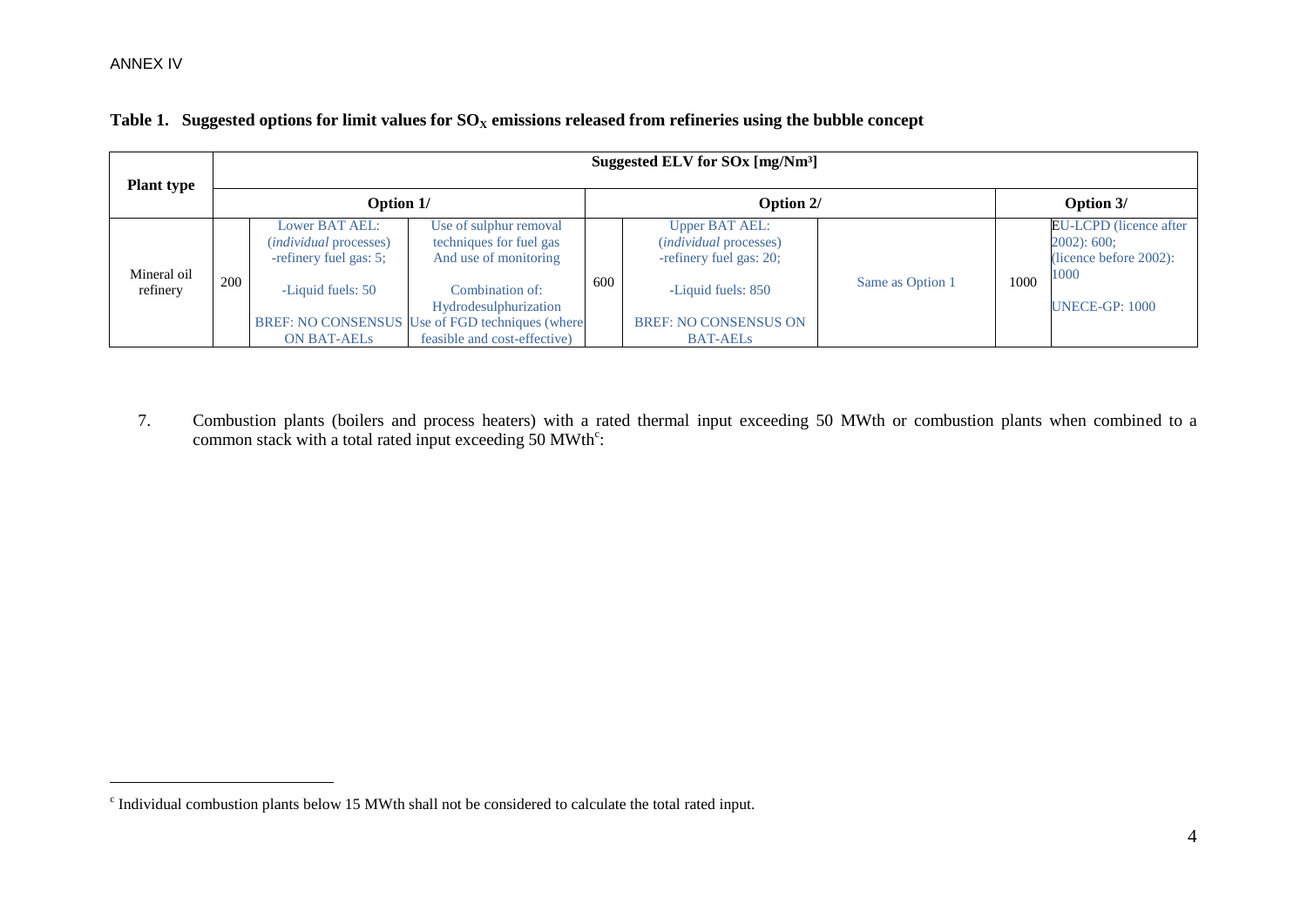|             |                         |                                                                                |                                               | Suggested ELV for $\rm{SO}_{x}$ [mg/Nm <sup>3</sup> ] <sup>b/</sup>                                                                                                                                                                                                                                                                                                                                                                    |                                                                           |                                    |                         |                                                                                   |                                                                                                                                                                                                                                                                                                        |
|-------------|-------------------------|--------------------------------------------------------------------------------|-----------------------------------------------|----------------------------------------------------------------------------------------------------------------------------------------------------------------------------------------------------------------------------------------------------------------------------------------------------------------------------------------------------------------------------------------------------------------------------------------|---------------------------------------------------------------------------|------------------------------------|-------------------------|-----------------------------------------------------------------------------------|--------------------------------------------------------------------------------------------------------------------------------------------------------------------------------------------------------------------------------------------------------------------------------------------------------|
| <b>Fuel</b> | <b>Thermal</b><br>input |                                                                                |                                               | Option $1^{1/2}$                                                                                                                                                                                                                                                                                                                                                                                                                       |                                                                           | Option $2^{1/2}$                   |                         | Option $3^{1/2}$                                                                  |                                                                                                                                                                                                                                                                                                        |
| type        | [MWth]                  |                                                                                | <b>Lower BAT</b><br><b>AEL</b>                | <b>Techniques</b>                                                                                                                                                                                                                                                                                                                                                                                                                      |                                                                           | <b>Upper BAT</b><br><b>AEL</b>     | <b>Techniques</b>       |                                                                                   | <b>Legislation</b>                                                                                                                                                                                                                                                                                     |
| Solid       |                         | New plants:<br>300 (coal,<br>lignite)<br>$250$ (peat)<br>100 (biomass)         | Coal, lignite: 200,<br>150 (FBC)<br>Peat: 200 | Coal, lignite (Grate, PC, BFBC): Low sulphur<br>fuel and FGD (sds, dsi)<br>Coal, lignite (CFBC, PFBC): Low sulphur<br>fuel, Limestone injection<br>Peat (PC): Limestone injection Calcium<br>hydroxide injection in dry form before the<br>baghouse or ESP FGD(sds)<br>Peat (FBC): Co-combustion of<br>biomass and peat,<br>Limestone injection, Calcium hydroxide<br>injection in dry form before the baghouse or<br>ESP.<br>FGD(sds) | New plants:<br>400 (coal,<br>lignite)<br>300 (peat)<br>150 (biomass)      | Coal, lignite:<br>400<br>Peat: 300 | Same as for<br>option 1 | New plants:<br>850 (coal,<br>lignite)<br>850 (peat)<br>200<br>(biomass)           | EU-IED (permit before<br>$2014$ :<br>coal, lignite: 400<br>peat: 300<br>biomass: 200<br>EU-IED (permit after 2014):<br>coal, lignite: 400<br>peat: 300<br>biomass: 200<br>EU-LCPD (licence after<br>2002): 850; biomass 200<br><b>UNECE-GP: 850</b>                                                    |
| fuels       | $50-100$                | Existing<br>plants:<br>300 (coal,<br>lignite)<br>$250$ (peat)<br>100 (biomass) | Coal, lignite: 200,<br>150 (FBC)<br>Peat: 200 | Coal, lignite (Grate, PC, BFBC): Low sulphur<br>fuel and FGD (sds, dsi)<br>Coal, lignite (CFBC, PFBC): Low sulphur<br>fuel, Limestone injection<br>Peat (PC): Limestone injection Calcium<br>hydroxide injection in dry form before the<br>baghouse or ESP FGD(sds)<br>Peat (FBC):Co-combustion of<br>biomass and peat,<br>Limestone injection, Calcium hydroxide<br>injection in dry form before the baghouse or<br>ESP, FGD(sds)     | Existing plants:<br>400 (coal,<br>lignite)<br>300 (peat)<br>150 (biomass) | Coal, lignite:<br>400<br>Peat: 300 | Same as for<br>option 1 | Existing<br>plants:<br>2000 (coal,<br>lignite)<br>2000 (peat)<br>2000<br>biomass) | EU-IED (permit before<br>$2014$ :<br>coal, lignite: 400<br>peat: 300<br>biomass: 200<br>EU-IED (permit after 2014):<br>coal, lignite: 400<br>peat: 300<br>biomass: 200<br><b>EU-LCPD</b> (licence before<br>2002): 2000<br>EU-LCPD (licence after<br>2002): 850; biomass: 200<br><b>UNECE-GP: 2000</b> |

# **Table 2. Suggested options for limit values for SO<sup>x</sup> emissions released from boilers [and process heaters]**[a/](file:///C:/Dokumente%20und%20Einstellungen/UNECE-DATADATAGROUPSEnhsWEB%20PAGESenvlrtapprotocol%22%20l)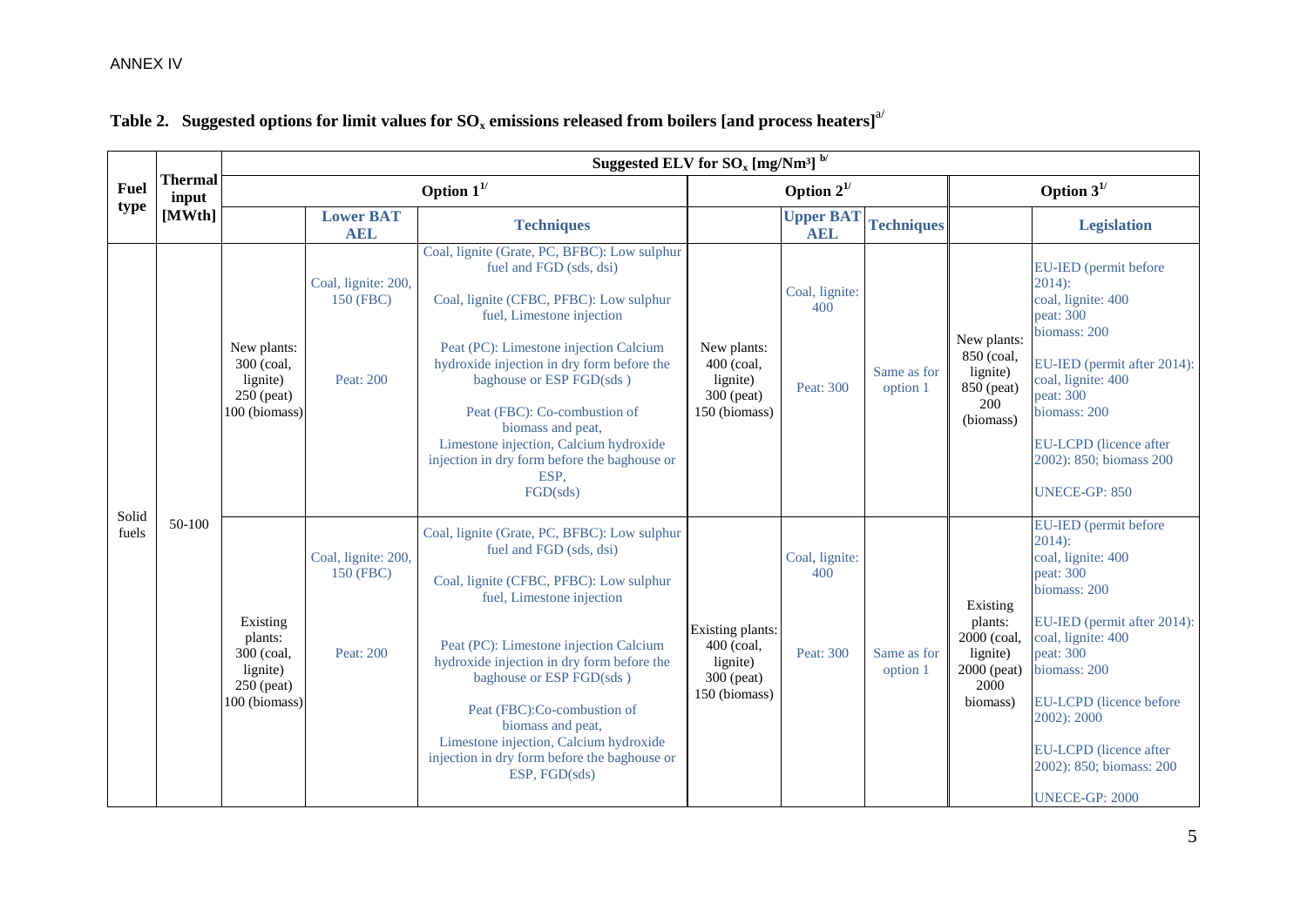|             |                         |                                                                        |                                                    | Suggested ELV for $\text{SO}_x$ [mg/Nm <sup>3]</sup> $^{b'}$                                                                                                                                                                                                                                                                                                                                                                                                                                                                                                                                                                 |                                                                          |                                                             |                         |                                                                         |                                                                                                                                                                                                                                                                                             |
|-------------|-------------------------|------------------------------------------------------------------------|----------------------------------------------------|------------------------------------------------------------------------------------------------------------------------------------------------------------------------------------------------------------------------------------------------------------------------------------------------------------------------------------------------------------------------------------------------------------------------------------------------------------------------------------------------------------------------------------------------------------------------------------------------------------------------------|--------------------------------------------------------------------------|-------------------------------------------------------------|-------------------------|-------------------------------------------------------------------------|---------------------------------------------------------------------------------------------------------------------------------------------------------------------------------------------------------------------------------------------------------------------------------------------|
| <b>Fuel</b> | <b>Thermal</b><br>input | Option $1^{1/2}$                                                       |                                                    |                                                                                                                                                                                                                                                                                                                                                                                                                                                                                                                                                                                                                              | Option $2^{1/2}$                                                         |                                                             |                         | Option $3^{1/2}$                                                        |                                                                                                                                                                                                                                                                                             |
| type        | [MWth]                  |                                                                        | <b>Lower BAT</b><br><b>AEL</b>                     | <b>Techniques</b>                                                                                                                                                                                                                                                                                                                                                                                                                                                                                                                                                                                                            |                                                                          | <b>Upper BAT</b><br><b>AEL</b>                              | <b>Techniques</b>       |                                                                         | <b>Legislation</b>                                                                                                                                                                                                                                                                          |
|             | 100-300                 | New plants:<br>$150$ (coal,<br>lignite)<br>300 (peat)<br>100 (biomass) | Coal, lignite: 100<br>Peat: 200 (PC),<br>150 (FBC) | Coal, lignite (PC): Low sulphur fuel FGD<br>(wet, sds) FGD (dsi, up to about 200 MWth)<br>Seawater scrubbing<br>Combined techniques for the reduction of NO <sub>x</sub><br>and SO <sub>2</sub><br>Coal, lignite (CFBC, PFBC): Low sulphur<br>fuel, Limestone injection<br>Coal, lignite (BFBC): Low sulphur fuel, FGD<br>(wet, sds)<br>Peat (PC): Limestone injection<br>Calcium hydroxide injection in dry form<br>before the baghouse or ESP, FGD(sds)<br>Peat (FBC): Co-combustion of biomass and<br>peat.<br>Limestone injection,<br>Calcium hydroxide injection in dry form<br>before the baghouse or ESP,<br>FGD(sds) | New plants:<br>$200$ (coal,<br>lignite)<br>$300$ (peat)<br>150 (biomass) | Coal, lignite:<br>200<br>Peat: 300<br>$(PC)$ , 250<br>(FBC) | Same as for<br>option 1 | New plants:<br>200 (coal,<br>lignite)<br>300 (peat)<br>200<br>(biomass) | EU-IED (permit before<br>$2014$ :<br>coal, lignite: 250<br>peat: 300<br>biomass: 200<br>EU-IED (permit after 2014):<br>coal, lignite: 200<br>peat: 300<br>peat (PC):250<br>biomass: 200<br><b>EU-LCPD</b> (licence after<br>$2002$ : $200$<br><b>UNECE-GP: 850-200</b><br>(linear decrease) |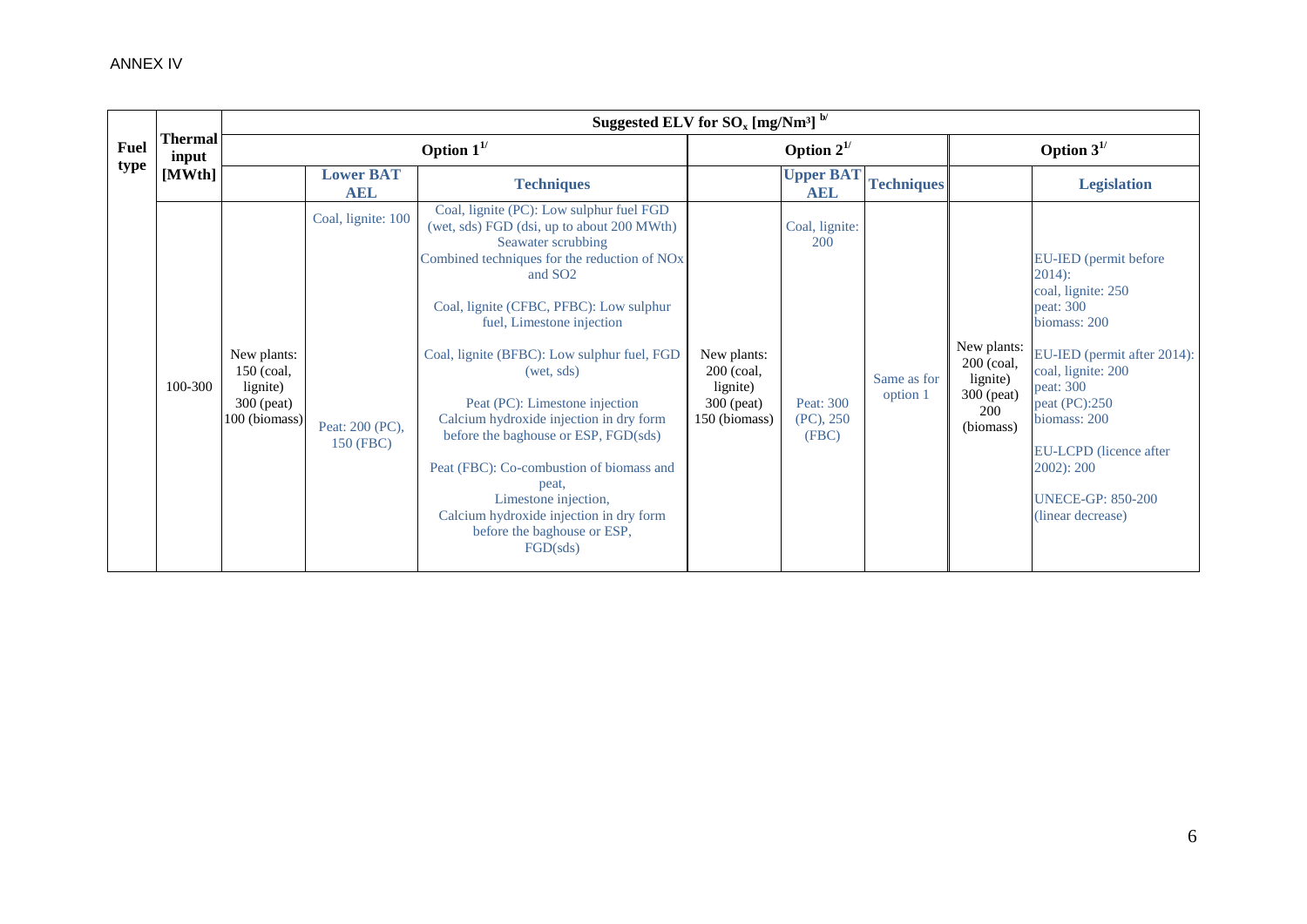|             |                  |                                                                                  |                                                    | Suggested ELV for $\rm{SO}_{x}$ [mg/Nm <sup>3]</sup> $^{\rm{b}}$ /                                                                                                                                                                                                                                                                                                                                                                                                                                                                                                                                                           |                                                                             |                                    |                         |                                                                                      |                                                                                                                                                                                                                                                                                                                                                                                  |
|-------------|------------------|----------------------------------------------------------------------------------|----------------------------------------------------|------------------------------------------------------------------------------------------------------------------------------------------------------------------------------------------------------------------------------------------------------------------------------------------------------------------------------------------------------------------------------------------------------------------------------------------------------------------------------------------------------------------------------------------------------------------------------------------------------------------------------|-----------------------------------------------------------------------------|------------------------------------|-------------------------|--------------------------------------------------------------------------------------|----------------------------------------------------------------------------------------------------------------------------------------------------------------------------------------------------------------------------------------------------------------------------------------------------------------------------------------------------------------------------------|
| <b>Fuel</b> | Thermal<br>input |                                                                                  |                                                    | Option $1^{1/2}$                                                                                                                                                                                                                                                                                                                                                                                                                                                                                                                                                                                                             |                                                                             | Option $2^{1/2}$                   |                         |                                                                                      | Option $3^{1/2}$                                                                                                                                                                                                                                                                                                                                                                 |
| type        | [MWth]           |                                                                                  | <b>Lower BAT</b><br><b>AEL</b>                     | <b>Techniques</b>                                                                                                                                                                                                                                                                                                                                                                                                                                                                                                                                                                                                            |                                                                             | <b>Upper BAT</b><br><b>AEL</b>     | <b>Techniques</b>       |                                                                                      | <b>Legislation</b>                                                                                                                                                                                                                                                                                                                                                               |
|             |                  | Existing<br>plants:<br>$150$ (coal,<br>lignite)<br>$250$ (peat)<br>100 (biomass) | Coal, lignite: 100<br>Peat: 200 (PC),<br>150 (FBC) | Coal, lignite (PC): Low sulphur fuel FGD<br>(wet, sds) FGD (dsi, up to about 200 MWth)<br>Seawater scrubbing<br>Combined techniques for the reduction of NO <sub>x</sub><br>and SO <sub>2</sub><br>Coal, lignite (CFBC, PFBC): Low sulphur<br>fuel, Limestone injection<br>Coal, lignite (BFBC): Low sulphur fuel, FGD<br>(wet, sds)<br>Peat (PC): Limestone injection<br>Calcium hydroxide injection in dry form<br>before the baghouse or ESP, FGD(sds)<br>Peat (FBC): Co-combustion of biomass and<br>peat.<br>Limestone injection,<br>Calcium hydroxide injection in dry form<br>before the baghouse or ESP,<br>FGD(sds) | Existing plants:<br>250 (coal,<br>lignite)<br>$300$ (peat)<br>150 (biomass) | Coal, lignite:<br>250<br>Peat: 300 | Same as for<br>option 1 | Existing<br>plants:<br>2000 (coal,<br>lignite)<br>$2000$ (peat)<br>2000<br>(biomass) | EU-IED (permit before<br>$2014$ :<br>coal, lignite: 250<br>peat: 300<br>biomass: 200<br>EU-IED (permit after 2014):<br>coal, lignite: 200<br>peat: 300<br>peat (PC):250<br>biomass: 200<br>EU-LCPD (licence before<br>2002; 100-500 MW): 2000-<br>400 (linear decrease)<br>EU-LCPD (licence after<br>$2002$ : $200$<br><b>UNECE-GP</b> (100-500):<br>2000-4000 (linear decrease) |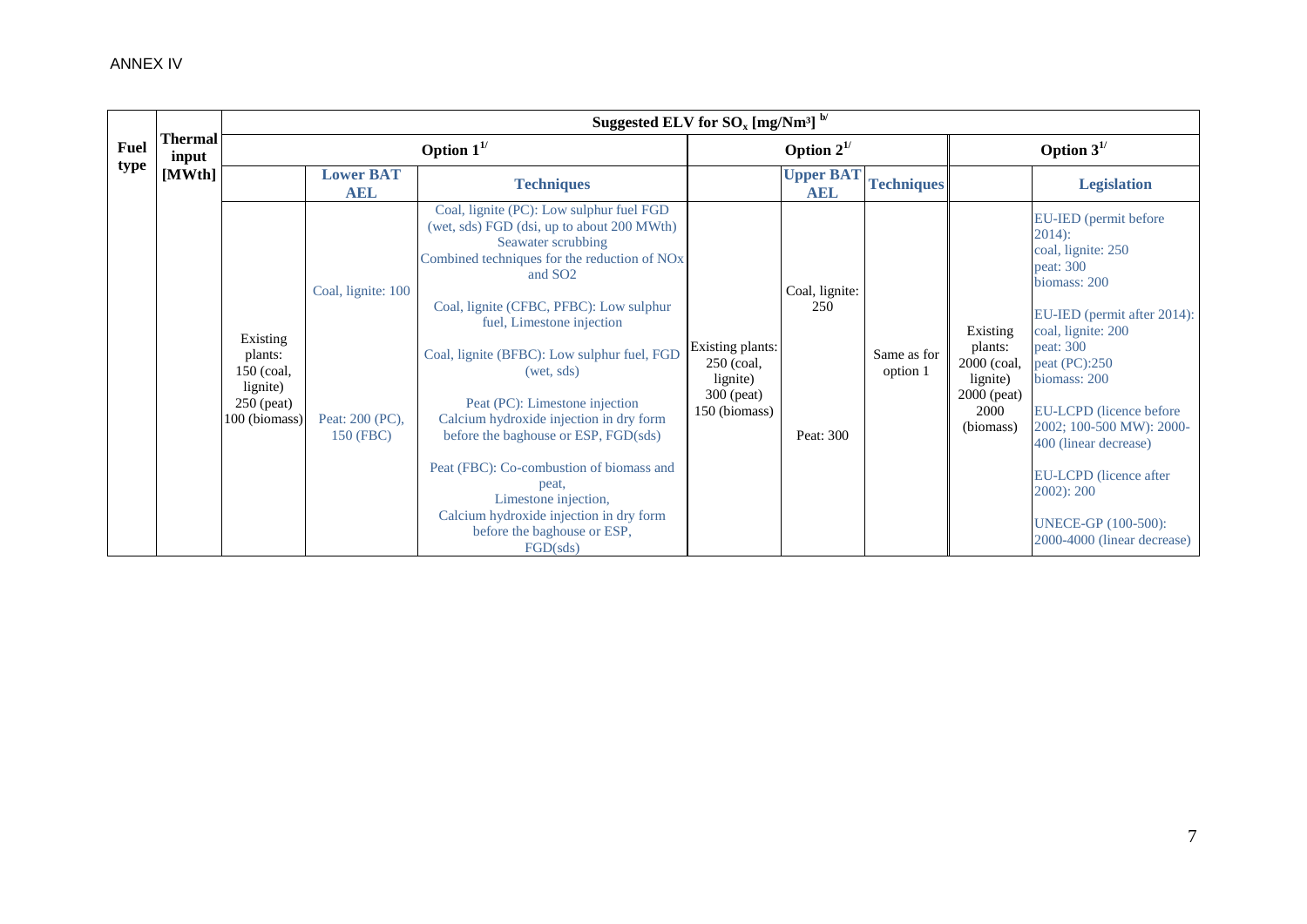|      |                         |                                                                                                     |                                                               | Suggested ELV for $SO_x$ [mg/Nm <sup>3]</sup> $^{b'}$                                                                                                                                                                                                                                                                                                                                                                                                                                                                                                                                             |                                                                                                              |                                                                                                     |                         |                                                                                  |                                                                                                                                                                                                                                                                                                                   |
|------|-------------------------|-----------------------------------------------------------------------------------------------------|---------------------------------------------------------------|---------------------------------------------------------------------------------------------------------------------------------------------------------------------------------------------------------------------------------------------------------------------------------------------------------------------------------------------------------------------------------------------------------------------------------------------------------------------------------------------------------------------------------------------------------------------------------------------------|--------------------------------------------------------------------------------------------------------------|-----------------------------------------------------------------------------------------------------|-------------------------|----------------------------------------------------------------------------------|-------------------------------------------------------------------------------------------------------------------------------------------------------------------------------------------------------------------------------------------------------------------------------------------------------------------|
| Fuel | <b>Thermal</b><br>input |                                                                                                     |                                                               | Option $1^{1/2}$                                                                                                                                                                                                                                                                                                                                                                                                                                                                                                                                                                                  |                                                                                                              | Option $2^{1/2}$                                                                                    |                         |                                                                                  | Option $3^{1/2}$                                                                                                                                                                                                                                                                                                  |
| type | [MWth]                  |                                                                                                     | <b>Lower BAT</b><br><b>AEL</b>                                | <b>Techniques</b>                                                                                                                                                                                                                                                                                                                                                                                                                                                                                                                                                                                 |                                                                                                              | <b>Upper BAT</b><br><b>AEL</b>                                                                      | <b>Techniques</b>       |                                                                                  | <b>Legislation</b>                                                                                                                                                                                                                                                                                                |
|      | >300                    | New plants:<br>$100$ (coal,<br>lignite) (FBC:<br>150)<br>$100$ (peat)<br>(FBC:100)<br>100 (biomass) | Coal, lignite:<br>20 PC, BFBC; 100<br>CFBC, PFBC:<br>Peat: 50 | Coal, lignite (PC): Low sulphur fuel, FGD<br>(wet), FGD (sds), Seawater scrubbing,<br>Combined techniques, for the reduction of,<br>NO <sub>x</sub> and SO <sub>2</sub><br>Coal, lignite (CFBC, PFBC): Low sulphur<br>fuel, Limestone injection<br>Coal, lignite (BFBC): Low sulphur fuel, FGD<br>(wet)<br>Peat (PC): FGD(wet), FGD(sds), Seawater<br>scrubbing, Combined techniques for the<br>reduction of NOX and SO2<br>Peat (FBC): Co-combustion of biomass and<br>peat, Limestone injection, Calcium hydroxide<br>injection in dry form before the baghouse or<br>ESP, FGD(sds) or FGD(wet) | New plants:<br>$150$ (coal,<br>lignite) (FBC:<br><b>200</b> )<br>$150$ (peat)<br>(FBC: 200)<br>150 (biomass) | Coal, lignite:<br>150 PC.<br><b>BFBC</b> ; 200<br>CFBC.<br>PFBC:<br>Peat: 150<br>(PC), 200<br>(FBC) | Same as for<br>option 1 | New plants:<br>200 (coal,<br>lignite)<br>$200$ (peat)<br><b>200</b><br>(biomass) | EU-IED (permit before<br>$2014$ :<br>coal, lignite: 200<br>peat: 200<br>biomass: 200<br>EU-IED (permit after 2014):<br>coal, lignite: 150<br>coal, lignite (CFBC, PFBC):<br>200<br>peat: 150<br>peat (FBC): 200<br>peat $(PC)$ : 250<br>biomass: 150<br>EU-LCPD (licence after<br>$2002$ : $200$<br>UNECE-GP: 200 |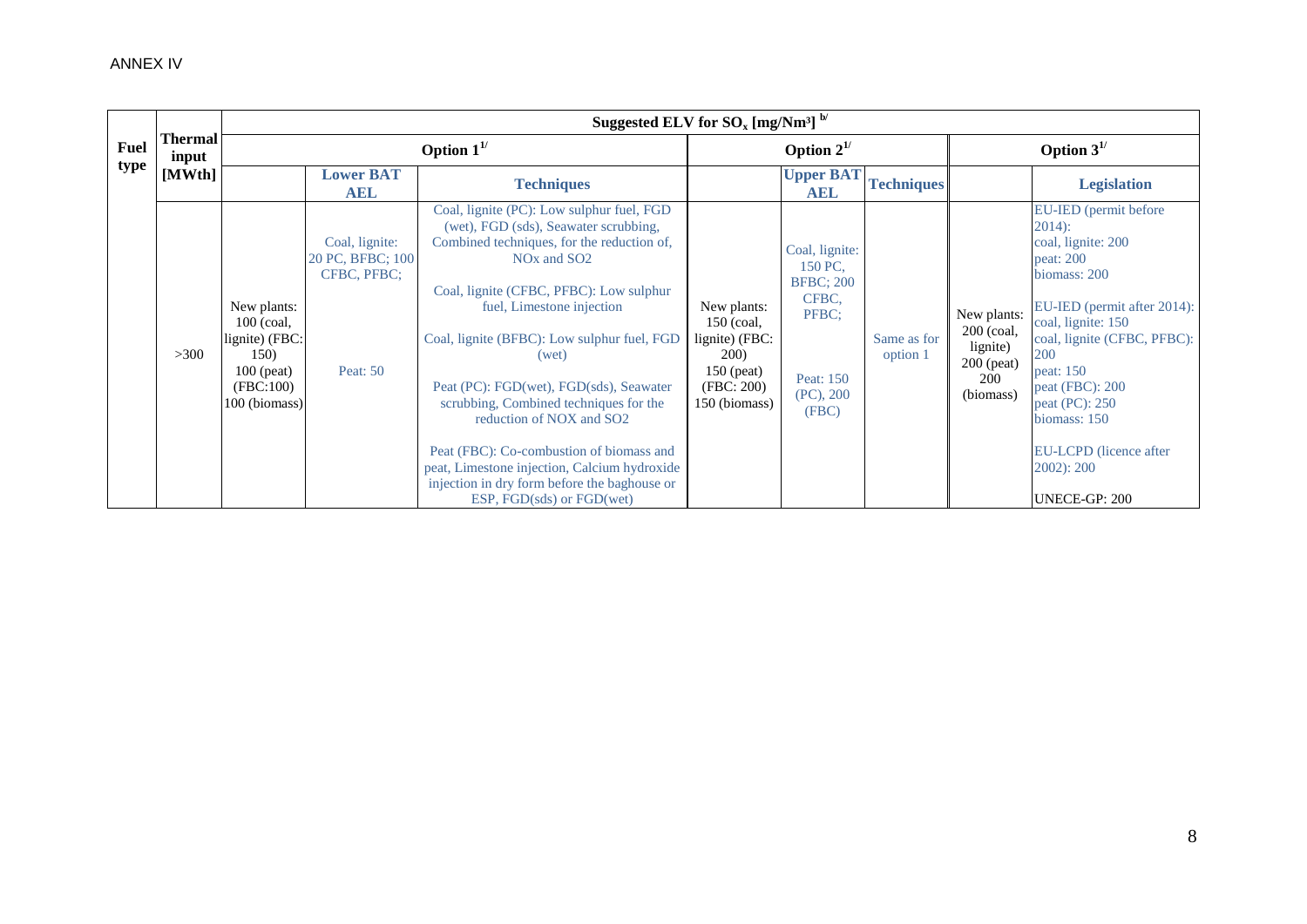|                 |                         |                                                                                                | Suggested ELV for $\text{SO}_x$ [mg/Nm <sup>3]</sup> $^{\text{b}}$ / |                                                                                                                                                                                                                                                                                                                                                                                                                                                                                                                                                                                                   |                                                                             |                                    |                         |                                                                                    |                                                                                                                                                                                                                                                                                                                                                                                                                                                                     |  |  |
|-----------------|-------------------------|------------------------------------------------------------------------------------------------|----------------------------------------------------------------------|---------------------------------------------------------------------------------------------------------------------------------------------------------------------------------------------------------------------------------------------------------------------------------------------------------------------------------------------------------------------------------------------------------------------------------------------------------------------------------------------------------------------------------------------------------------------------------------------------|-----------------------------------------------------------------------------|------------------------------------|-------------------------|------------------------------------------------------------------------------------|---------------------------------------------------------------------------------------------------------------------------------------------------------------------------------------------------------------------------------------------------------------------------------------------------------------------------------------------------------------------------------------------------------------------------------------------------------------------|--|--|
| Fuel            | <b>Thermal</b><br>input |                                                                                                |                                                                      | Option $1^{1/2}$                                                                                                                                                                                                                                                                                                                                                                                                                                                                                                                                                                                  |                                                                             | Option $2^{1/2}$                   |                         | Option $3^{1/2}$                                                                   |                                                                                                                                                                                                                                                                                                                                                                                                                                                                     |  |  |
| type            | [MWth]                  |                                                                                                | <b>Lower BAT</b><br><b>AEL</b>                                       | <b>Techniques</b>                                                                                                                                                                                                                                                                                                                                                                                                                                                                                                                                                                                 |                                                                             | <b>Upper BAT</b><br><b>AEL</b>     | <b>Techniques</b>       |                                                                                    | <b>Legislation</b>                                                                                                                                                                                                                                                                                                                                                                                                                                                  |  |  |
|                 |                         | Existing<br>plants:<br>$100$ (coal,<br>lignite) (FBC:<br>150)<br>$100$ (peat)<br>100 (biomass) | Coal, lignite:<br>20 PC, BFBC; 100<br>CFBC, PFBC;<br>Peat: 50        | Coal, lignite (PC): Low sulphur fuel, FGD<br>(wet), FGD (sds), Seawater scrubbing,<br>Combined techniques, for the reduction of,<br>NO <sub>x</sub> and SO <sub>2</sub><br>Coal, lignite (CFBC, PFBC): Low sulphur<br>fuel, Limestone injection<br>Coal, lignite (BFBC): Low sulphur fuel, FGD<br>(wet)<br>Peat (PC): FGD(wet), FGD(sds), Seawater<br>scrubbing, Combined techniques for the<br>reduction of NOX and SO2<br>Peat (FBC): Co-combustion of biomass and<br>peat, Limestone injection, Calcium hydroxide<br>injection in dry form before the baghouse or<br>ESP, FGD(sds) or FGD(wet) | Existing plants:<br>200 (coal,<br>lignite)<br>$200$ (peat)<br>150 (biomass) | Coal, lignite:<br>200<br>Peat: 200 | Same as for<br>option 1 | Existing<br>plants:<br>1200 (coal,<br>lignite)<br>1200 (peat)<br>1200<br>(biomass) | EU-IED (permit before<br>$2014$ :<br>coal, lignite: 200<br>peat: 200<br>biomass: 200<br>EU-IED (permit after 2014):<br>coal, lignite: 150<br>coal, lignite (CFBC, PFBC):<br>200<br>peat: 150<br>peat (FBC): 200<br>peat (PC): 250<br>biomass: 150<br><b>EU-LCPD</b> (licence before<br>2002; 100-500 MW): 2000-<br>400 (linear decrease)<br>EU-LCPD (licence before<br>2002; >500MW): 400<br>EU-LCPD (licence after<br>2002): 200<br><b>UNECE-GP (&gt;500): 400</b> |  |  |
| Liquid<br>fuels | 50-100                  | New plants:<br>200                                                                             | 100                                                                  | Low sulphur fuel oil, co-combustion of gas and<br>oil, FGD (dsi) or, FGD (sds)                                                                                                                                                                                                                                                                                                                                                                                                                                                                                                                    | New plants:<br>350                                                          | 350                                | Same as for<br>option 1 | New plants:<br>850                                                                 | EU-IED (permit before<br>2014): 350<br>EU-IED (permit after 2014):<br>350<br>EU-LCPD (licence after<br>2002): 850<br><b>UNECE-GP: 850</b>                                                                                                                                                                                                                                                                                                                           |  |  |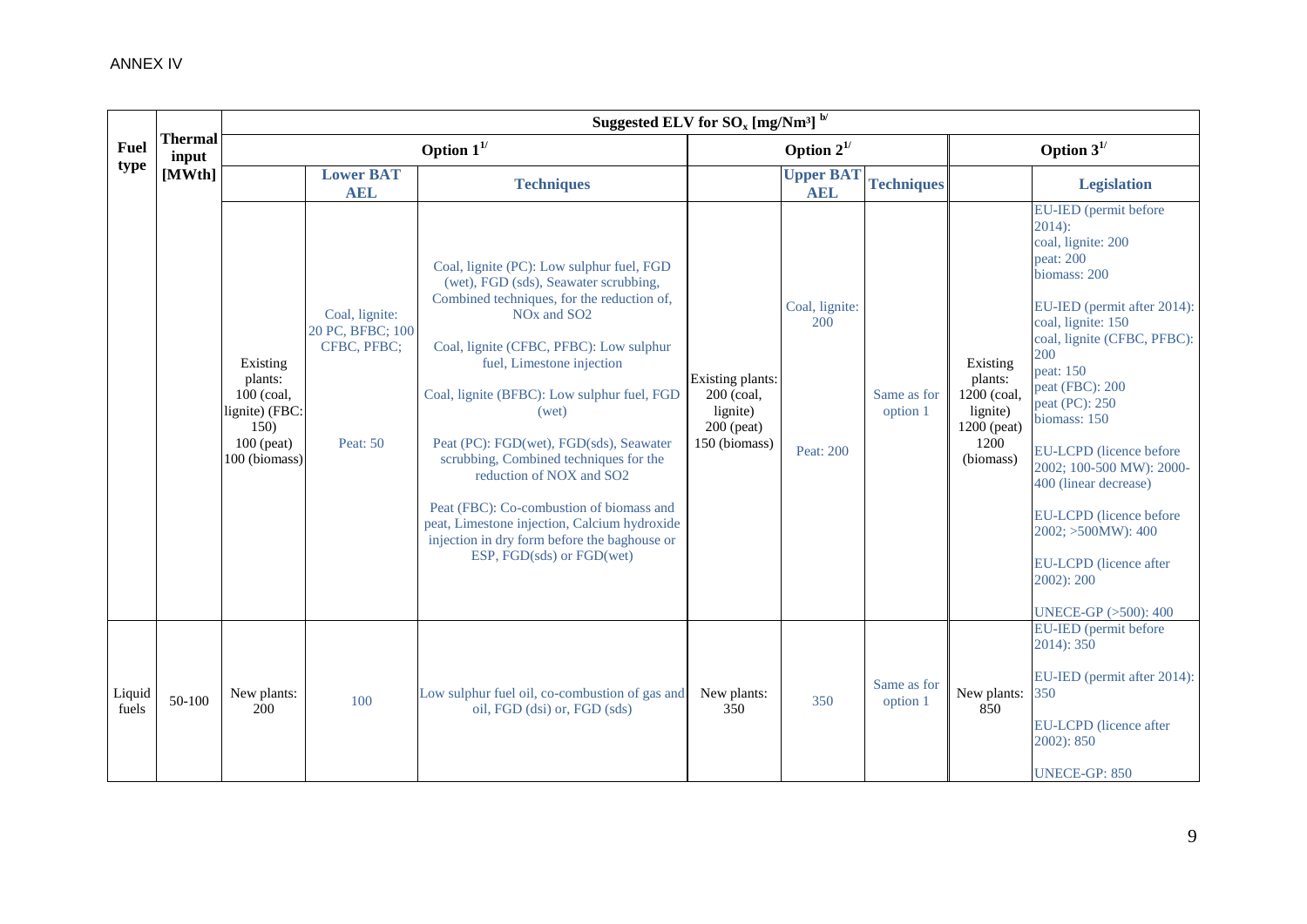|             |                         |                            |                                | Suggested ELV for $\mathrm{SO}_{x}$ [mg/Nm <sup>3]</sup> $^{\mathrm{b}}$ /                                                                                                                                                                     |                    |                                |                         |                             |                                                                                                                                                                                                 |
|-------------|-------------------------|----------------------------|--------------------------------|------------------------------------------------------------------------------------------------------------------------------------------------------------------------------------------------------------------------------------------------|--------------------|--------------------------------|-------------------------|-----------------------------|-------------------------------------------------------------------------------------------------------------------------------------------------------------------------------------------------|
| <b>Fuel</b> | <b>Thermal</b><br>input |                            |                                |                                                                                                                                                                                                                                                | Option $2^{1/2}$   |                                |                         | Option $3^{1/2}$            |                                                                                                                                                                                                 |
| type        | [MWth]                  |                            | <b>Lower BAT</b><br><b>AEL</b> | <b>Techniques</b>                                                                                                                                                                                                                              |                    | <b>Upper BAT</b><br><b>AEL</b> | <b>Techniques</b>       |                             | <b>Legislation</b>                                                                                                                                                                              |
|             |                         | Existing<br>plants:<br>200 | 100                            | Low sulphur fuel oil, co-combustion of gas and Existing plants:<br>oil, FGD (dsi) or, FGD (sds)                                                                                                                                                | 350                | 350                            | Same as for<br>option 1 | Existing<br>plants:<br>1700 | EU-IED (permit before<br>$2014$ : 350<br>EU-IED (permit after 2014):<br>350<br><b>EU-LCPD</b> (licence before<br>2002): 1700<br>EU-LCPD (licence after<br>2002): 850<br>UNECE-GP (50-300): 1700 |
|             | 100-300                 | New plants:<br>150         | 100                            | Low sulphur fuel oil, co-combustion of<br>gas and oil, and FGD (dsi), or FGD (sds)<br>or, FGD (wet) (depending on the, plant<br>size), Seawater scrubbing, Combined<br>techniques for the, reduction of NO <sub>x</sub> and<br>SO <sub>2</sub> | New plants:<br>200 | 200                            | Same as for<br>option 1 | New plants:<br>400          | EU-IED (permit before<br>2014): 250<br>EU-IED (permit after<br>$2014$ : $200$<br>EU-LCPD(licence after<br>2002): 400-200 (linear<br>decrease)<br><b>UNECE-GP: 850-200</b><br>(linear decrease)  |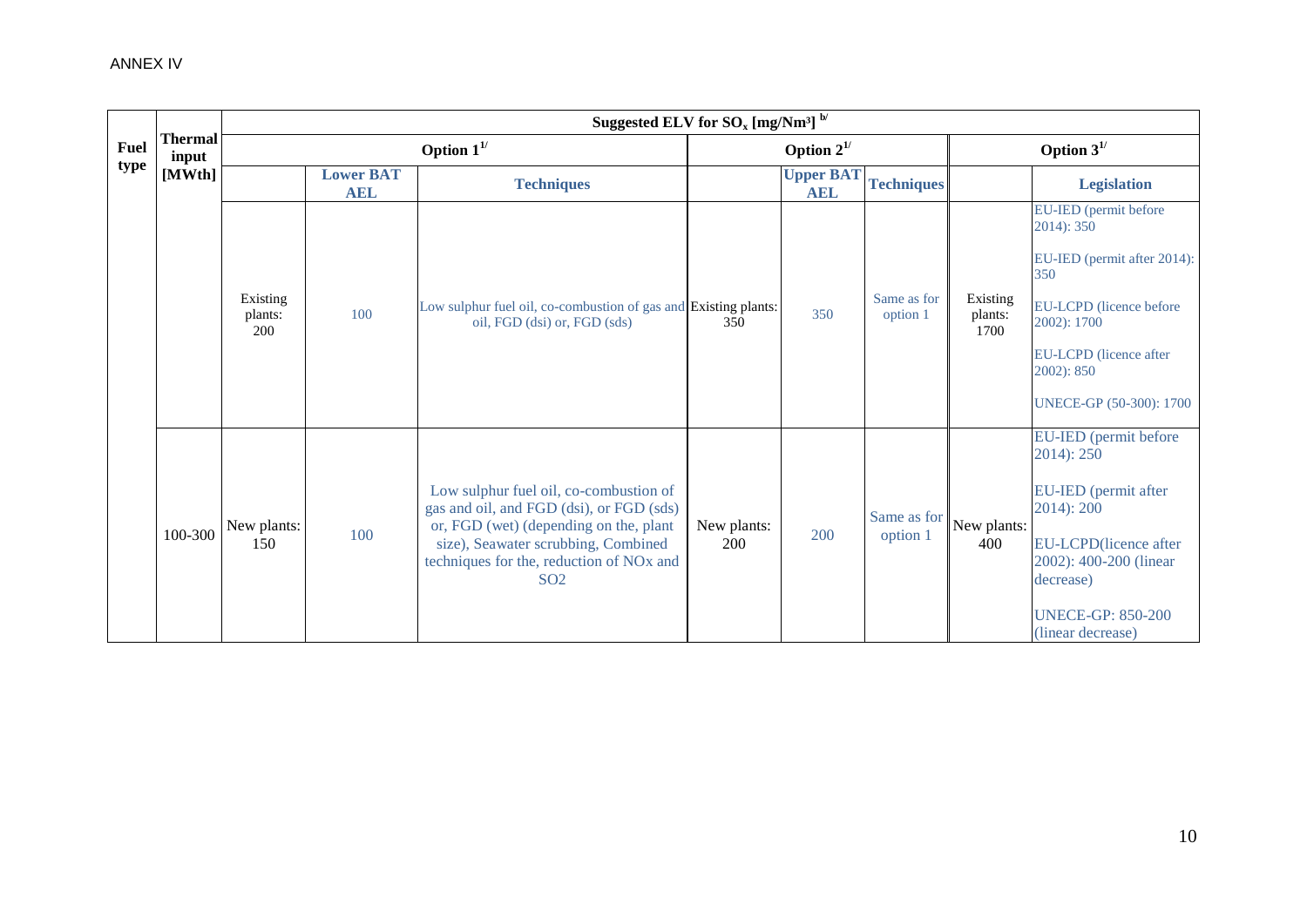|             |                  |                            |                                | Suggested ELV for $\text{SO}_x$ [mg/Nm <sup>3]</sup> $^{\text{b}}$ /                                                                                                                                                                        |                         |                                |                         |                             |                                                                                                                                                                                                                     |
|-------------|------------------|----------------------------|--------------------------------|---------------------------------------------------------------------------------------------------------------------------------------------------------------------------------------------------------------------------------------------|-------------------------|--------------------------------|-------------------------|-----------------------------|---------------------------------------------------------------------------------------------------------------------------------------------------------------------------------------------------------------------|
| <b>Fuel</b> | Thermal<br>input |                            |                                | Option $1^{1/2}$                                                                                                                                                                                                                            |                         | Option $2^{1/2}$               |                         | Option $3^{1/2}$            |                                                                                                                                                                                                                     |
| type        | [MWth]           |                            | <b>Lower BAT</b><br><b>AEL</b> | <b>Techniques</b>                                                                                                                                                                                                                           |                         | <b>Upper BAT</b><br><b>AEL</b> | <b>Techniques</b>       |                             | <b>Legislation</b>                                                                                                                                                                                                  |
|             |                  | Existing<br>plants:<br>150 | 100                            | Low sulphur fuel oil, co-combustion of gas and<br>oil, and FGD (dsi), or FGD (sds) or, FGD<br>(wet) (depending on the, plant size), Seawater<br>scrubbing, Combined techniques for the,<br>reduction of NO <sub>x</sub> and SO <sub>2</sub> | Existing plants:<br>250 | 250                            | Same as for<br>option 1 | Existing<br>plants:<br>1700 | EU-IED (permit before<br>$2014$ : $250$<br>EU-IED (permit after 2014):<br>200<br>EU-LCPD (licence before<br>2002): 1700<br>EU-LCPD (licence after<br>2002): 400-200 (linear<br>decrease)<br>UNECE-GP (50-300): 1700 |
|             | $>300$           | New plants:<br>100         | 50                             | Low sulphur fuel oil, co-combustion of gas and<br>oil, and FGD (wet), FGD (sds), Seawater<br>scrubbing, Combined techniques for the,<br>reduction of NO <sub>x</sub> and SO <sub>2</sub>                                                    | New plants:<br>150      | 150                            | Same as for<br>option 1 | New plants:<br>200          | EU-IED (permit before<br>2014): 200<br>EU-IED (permit after 2014):<br>150<br>EU-LCPD (licence after<br>$2002$ : $200$<br><b>UNECE-GP: 200</b>                                                                       |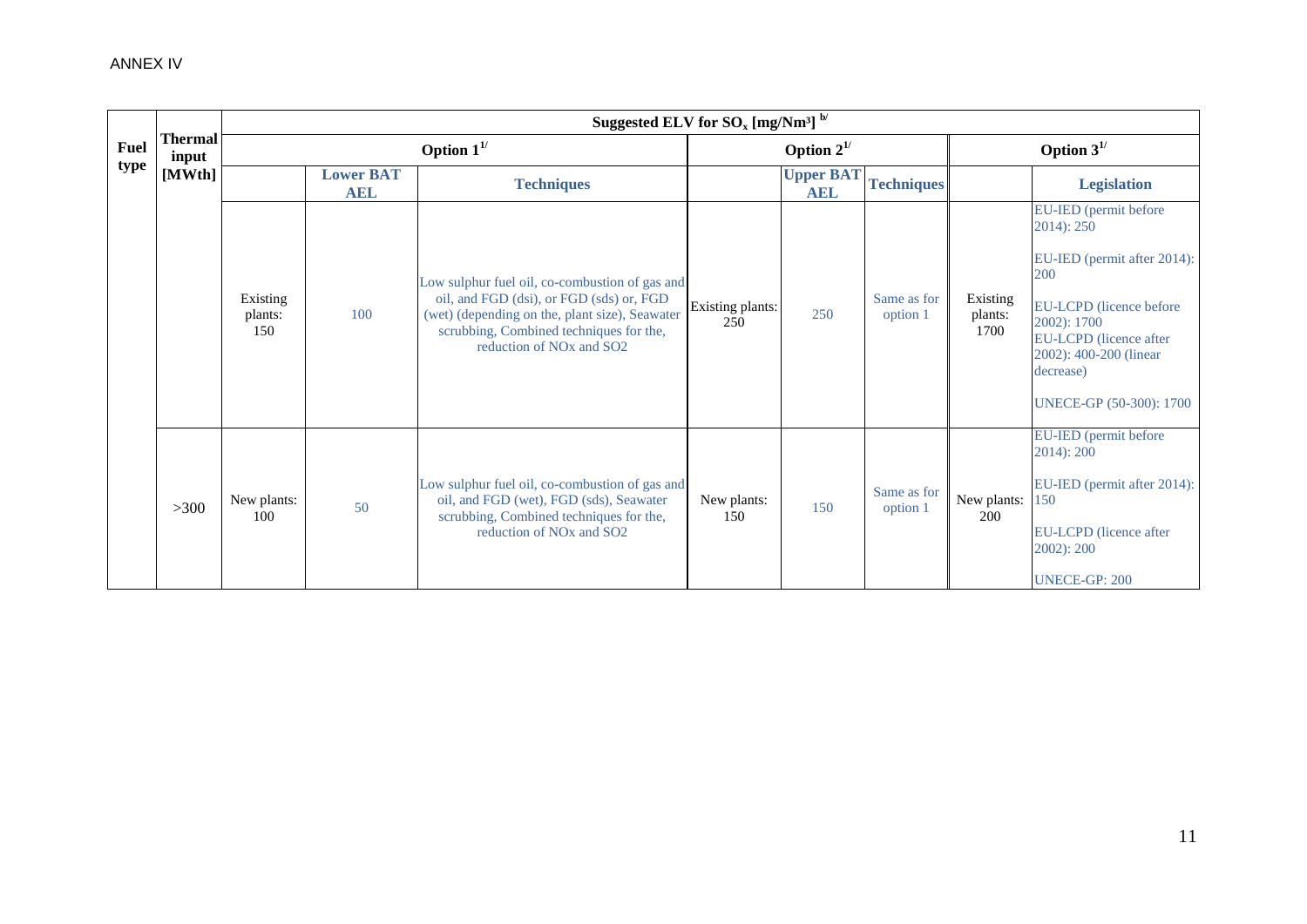|                   |                         |                            |                                | Suggested ELV for $\mathrm{SO}_x\,[\mathrm{mg/Nm^3}]$ $^{\mathrm{b/}}$                                                                                                                   |                         |                                |                                                                                       |                             |                                                                                                                                                                                                                                                                                                                                     |
|-------------------|-------------------------|----------------------------|--------------------------------|------------------------------------------------------------------------------------------------------------------------------------------------------------------------------------------|-------------------------|--------------------------------|---------------------------------------------------------------------------------------|-----------------------------|-------------------------------------------------------------------------------------------------------------------------------------------------------------------------------------------------------------------------------------------------------------------------------------------------------------------------------------|
| <b>Fuel</b>       | <b>Thermal</b><br>input |                            |                                | Option $1^{1/2}$                                                                                                                                                                         |                         | Option $2^{1/2}$               |                                                                                       | Option $3^{1/2}$            |                                                                                                                                                                                                                                                                                                                                     |
| type              | [MWth]                  |                            | <b>Lower BAT</b><br><b>AEL</b> | <b>Techniques</b>                                                                                                                                                                        |                         | <b>Upper BAT</b><br><b>AEL</b> | <b>Techniques</b>                                                                     |                             | <b>Legislation</b>                                                                                                                                                                                                                                                                                                                  |
|                   |                         | Existing<br>plants:<br>100 | 50                             | Low sulphur fuel oil, co-combustion of gas and<br>oil, and FGD (wet), FGD (sds), Seawater<br>scrubbing, Combined techniques for the,<br>reduction of NO <sub>x</sub> and SO <sub>2</sub> | Existing plants:<br>200 | 200                            | Same as for<br>option 1                                                               | Existing<br>plants:<br>1700 | EU-IED (permit before<br>$2014$ : $200$<br>EU-IED (permit after 2014):<br>150<br>EU-LCPD (licence before<br>2002; 300-500MW): 1700-<br>400 (linear decrease)<br>EU-LCPD (licence before<br>2002; >500 MW): 400<br>EU-LCPD (licence after<br>2002): 200<br><b>UNECE-GP (300-500):</b><br>1700-400 (linear decrease);<br>( >500): 400 |
| Gaseou<br>s fuels |                         | New plants:<br>10          |                                | BREF: natural gas: well below 10 without any<br>technical measures                                                                                                                       | New plants:<br>20       |                                | <b>BREF:</b><br>natural gas:<br>well below 10<br>without any<br>technical<br>measures | New plants:<br>35           | <b>EU-IED: 35</b><br>EU-LCPD: 35<br><b>UNECE-GP: 35</b>                                                                                                                                                                                                                                                                             |
| in<br>general     | $>50$                   | Existing<br>plants:<br>10  |                                | BREF: natural gas: well below 10 without any Existing plants:<br>technical measures                                                                                                      | 30                      |                                | <b>BREF:</b><br>natural gas:<br>well below 10<br>without any<br>technical<br>measures | Existing<br>plants:<br>35   | <b>EU-IED: 35</b><br>EU-LCPD: 35<br><b>UNECE-GP: 35</b>                                                                                                                                                                                                                                                                             |
|                   |                         | New plants:<br>5           |                                |                                                                                                                                                                                          | New plants:<br>5        |                                |                                                                                       | New plants:<br>5            | $EU-IED: 5$<br><b>UNECE-GP: 5</b>                                                                                                                                                                                                                                                                                                   |
| Liquefi<br>ed gas | $>50$                   | Existing<br>plants:<br>5   |                                |                                                                                                                                                                                          | Existing plants:<br>5   |                                |                                                                                       | Existing<br>plants:<br>5    | EU-IED: 5<br><b>EU-LCPD: 5</b><br><b>UNECE-GP: 5</b>                                                                                                                                                                                                                                                                                |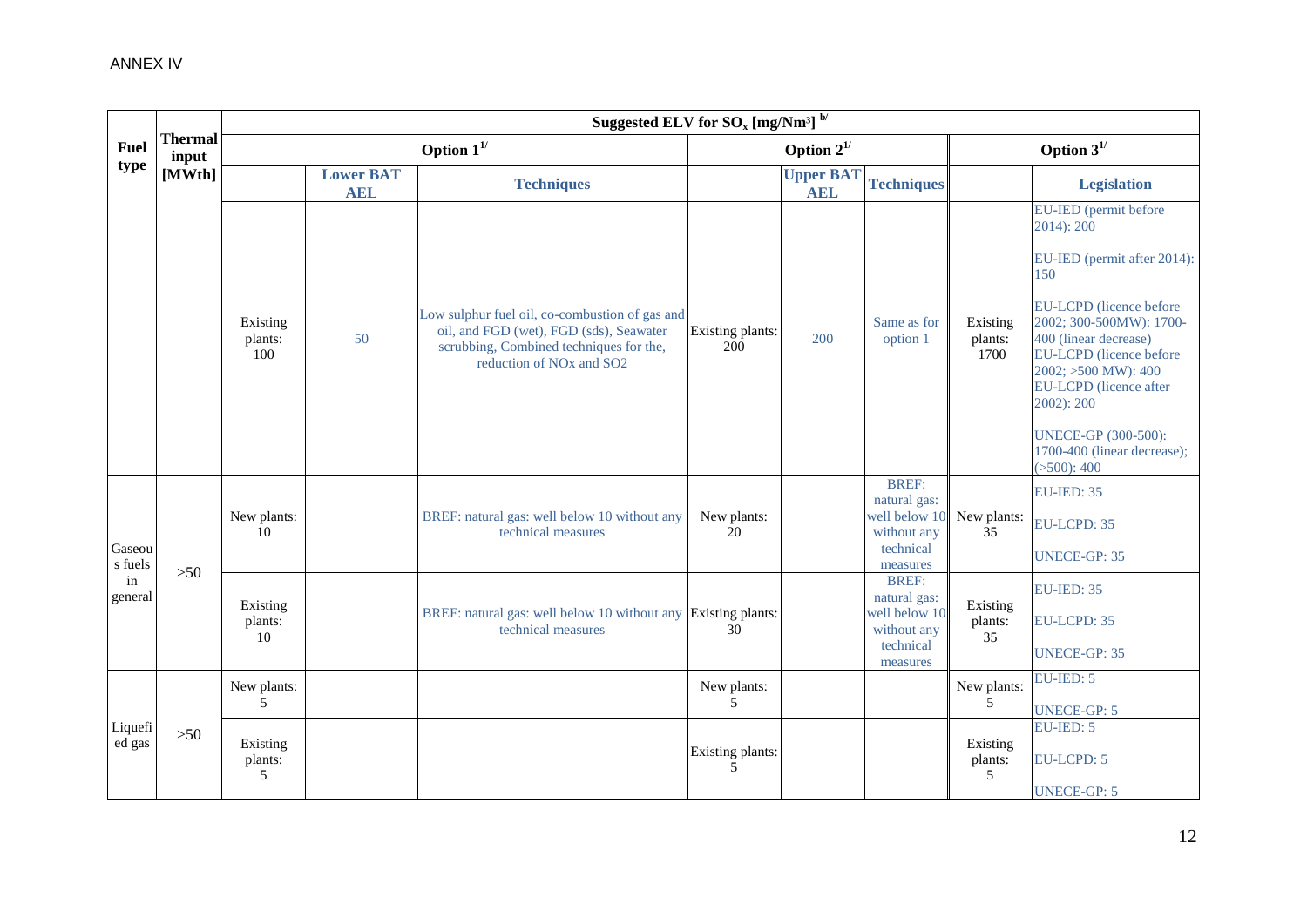|                                                    |                  |                            |                                | Suggested ELV for $SO_x$ [mg/Nm <sup>3]</sup> $^{b/}$                                                                                                                                                                                                                                      |                         |                                |                   |                            |                                                                                                                                                                                              |  |
|----------------------------------------------------|------------------|----------------------------|--------------------------------|--------------------------------------------------------------------------------------------------------------------------------------------------------------------------------------------------------------------------------------------------------------------------------------------|-------------------------|--------------------------------|-------------------|----------------------------|----------------------------------------------------------------------------------------------------------------------------------------------------------------------------------------------|--|
| Fuel                                               | Thermal<br>input |                            | Option $1^{1/2}$               |                                                                                                                                                                                                                                                                                            |                         | Option $2^{1/2}$               |                   |                            | Option $3^{1/2}$                                                                                                                                                                             |  |
| type                                               | [MWth]           |                            | <b>Lower BAT</b><br><b>AEL</b> | <b>Techniques</b>                                                                                                                                                                                                                                                                          |                         | <b>Upper BAT</b><br><b>AEL</b> | <b>Techniques</b> |                            | <b>Legislation</b>                                                                                                                                                                           |  |
| Low-                                               |                  | New plants:<br><b>200</b>  |                                | refinery gas: limit the $H_2S$ content of the to 20<br>- 150 mg/Nm <sup>3</sup> leading to an emission of $5 - 20$<br>mg of $SO_2/Nm^3$<br>[ISP-BREF: Coke oven firing: Use of<br>desulphurized COG (desulphurisation by<br>absorption systems or oxidative<br>desulphurisation)]          | New plants:<br>200      |                                |                   | New plants:<br>400         | <b>EU-IED:</b><br>Coke oven: 400<br>EU-LCPD (licence after<br>2002; coke-oven): 400<br>UNECE-GP: 400                                                                                         |  |
| calorifi<br>c-value<br>$\text{gases}^{\text{c/s}}$ | $>50$            | Existing<br>plants:<br>200 |                                | refinery gas: limit the H <sub>2</sub> S content of the to 20<br>$-150$ mg/Nm <sup>3</sup> leading to an emission of $5-20$<br>mg of $SO_2/Nm^3$<br>[ISP-BREF: Coke oven firing: Use of<br>desulphurized COG (desulphurisation by<br>absorption systems or oxidative<br>desulphurisation)] | Existing plants:<br>250 |                                |                   | Existing<br>plants:<br>800 | <b>EU-IED:</b><br>Coke oven: 400<br>EU-LCPD (licence before)<br>2002; refinery, coke-oven,<br>blast furnace): 800<br>EU-LCPD (licence after<br>2002; coke-oven): 400<br><b>UNECE-GP: 800</b> |  |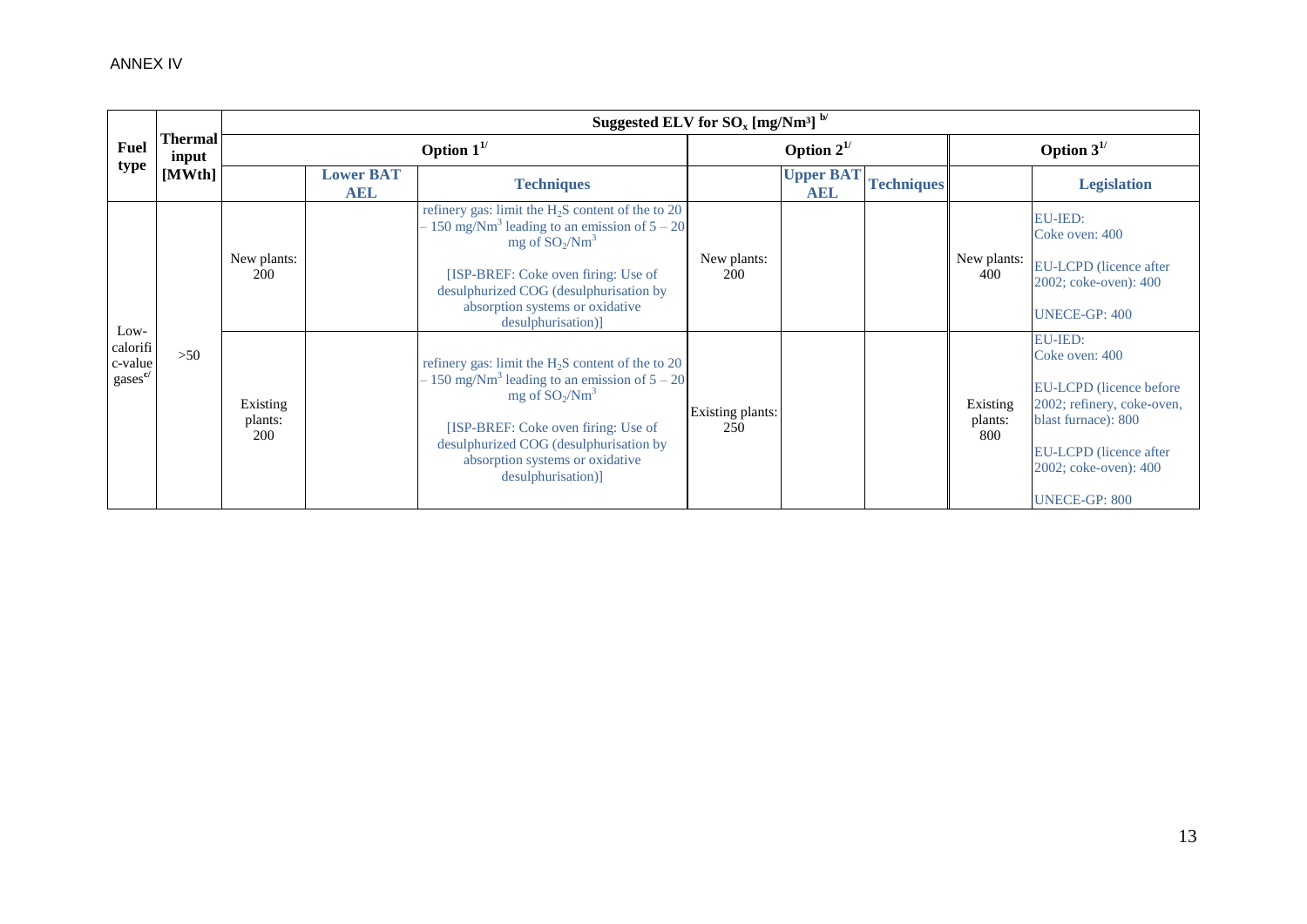|                                                          |                         |                            |                                | Suggested ELV for $\text{SO}_x$ [mg/Nm <sup>3]</sup> $^{\text{b}}$ |                         |                                |                   |                            |                                                                                                                                                                                                                                            |
|----------------------------------------------------------|-------------------------|----------------------------|--------------------------------|--------------------------------------------------------------------|-------------------------|--------------------------------|-------------------|----------------------------|--------------------------------------------------------------------------------------------------------------------------------------------------------------------------------------------------------------------------------------------|
| <b>Fuel</b>                                              | <b>Thermal</b><br>input |                            |                                | Option $1^{1/2}$                                                   | Option $2^{1/2}$        |                                |                   | Option $3^{1/2}$           |                                                                                                                                                                                                                                            |
| type                                                     | [MWth]                  |                            | <b>Lower BAT</b><br><b>AEL</b> | <b>Techniques</b>                                                  |                         | <b>Upper BAT</b><br><b>AEL</b> | <b>Techniques</b> |                            | <b>Legislation</b>                                                                                                                                                                                                                         |
| Low<br>calorifi                                          |                         | New plants:<br>200         |                                |                                                                    | New plants:<br>200      |                                |                   | New plants:<br>200         | <b>EU-IED:</b><br><b>Blast furnace: 200</b><br>EU-LCPD (licence after<br>2002; blast furnace): 200<br><b>UNECE-GP:</b><br><b>Blast furnace: 200</b>                                                                                        |
| c gases<br>from<br>blast<br>furnace<br>and<br><b>BOF</b> | >50                     | Existing<br>plants:<br>200 |                                |                                                                    | Existing plants:<br>400 |                                |                   | Existing<br>plants:<br>800 | <b>EU-IED:</b><br><b>Blast furnace: 200</b><br>EU-LCPD (licence before<br>2002; refinery, coke-oven,<br>blast furnace): 800<br><b>EU-LCPD</b> (licence after<br>2002; blast furnace): 200<br><b>UNECE-GP:</b><br><b>Blast furnace: 800</b> |
| <b>FBC</b>                                               |                         |                            |                                | fluidized bed combustion (circulating, pressurized, bubbling)      |                         |                                |                   |                            |                                                                                                                                                                                                                                            |

 $a$  In particular, the limit values shall not apply to:

- Plants where the combustion process is an integrated part of a specific production, for example the coke oven used in the Iron and Steel industry and glass and ceramics production plants;

- Plants in which the products of combustion are used for direct heating, drying, or any other treatment of objects or materials;
- Post-combustion plants designed to purify the waste gases by combustion which are not operated as independent combustion plants;
- Facilities for the regeneration of catalytic cracking catalysts;
- Facilities for the conversion of hydrogen sulphide into sulphur;
- Reactors used in the chemical industry:
- Coke battery furnaces;
- Cowpers;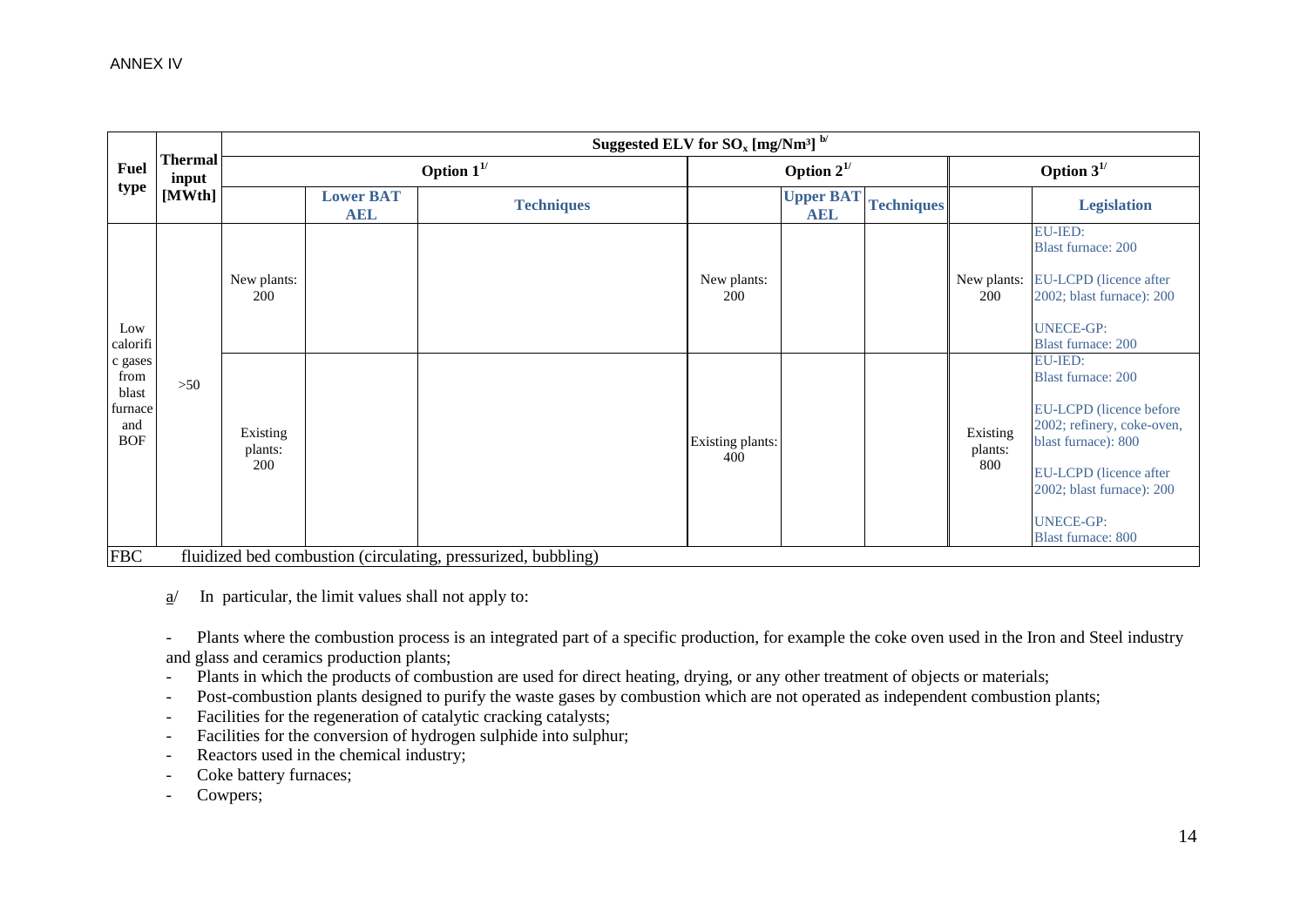- [Recovery boilers for black liquor within installations for the production of pulp]
- Waste incinerators; and
- Plant powered by diesel, petrol or gas engines or by combustion turbines, irrespective of the fuel used.
- [Combustion plants running less than 500 hours a year].
- $b$  The O<sub>2</sub> reference content is 6% for solid fuels and 3% for others.
- c/ e.g. gasification of refinery residues or coke oven gas
- 8. Gas oil:

# **Table 3. Limit values for the sulphur content of gas oila/**

|                | Sulphur content (per cent by weight)                                  |
|----------------|-----------------------------------------------------------------------|
| <b>Gas oil</b> | $\leq 0.1$                                                            |
|                |                                                                       |
|                | (based on Council Directive 1999/32/EC of 26 April 1999 relating to a |
|                | reduction in the sulphur content of certain liquid fuels and amending |
|                | Directive 93/12/EEC                                                   |
|                | Limit value already set up in the existing Gothenburg Protocol)       |

a/ "Gas oil" means any petroleum product within HS 2710, or any petroleum product which, by reason of its distillation limits, falls within the category of middle distillates intended for use as fuel and of which at least 85 per cent by volume, including distillation losses, distils at 350°C. Fuels used in on-road and non-road vehicles and agricultural tractors are excluded from this definition. Gas oil intended for marine use is included in the definition if it meets the description above or it has a viscosity or density falling within the ranges of viscosity or density defined for marine distillates in table I of ISO 8217 (1996).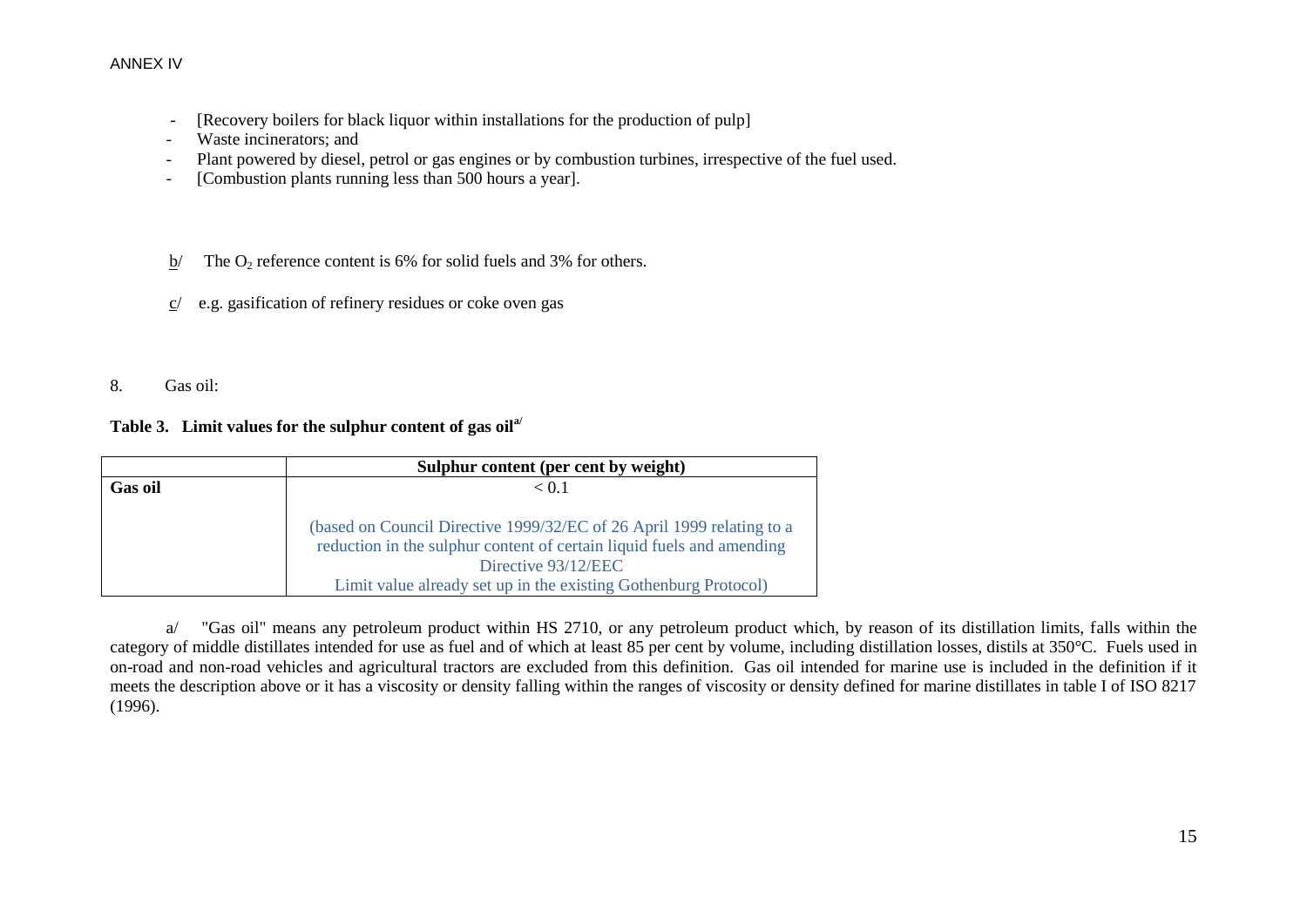# 9. Mineral oil and gas refineries

Claus plant: for plant that produces more than 50 Mg of sulphur a day:

|  | Table 4. Suggested options for limit values for SOx emissions released from sulphur recovery units |  |  |  |  |  |
|--|----------------------------------------------------------------------------------------------------|--|--|--|--|--|
|--|----------------------------------------------------------------------------------------------------|--|--|--|--|--|

| <b>Plant type</b> | Suggested efficiency for sulphur recovery <sup>a/</sup><br>$\frac{6}{9}$ |                                |                                                                                                     |                  |                         |                    |                  |                                                                                           |                         |  |
|-------------------|--------------------------------------------------------------------------|--------------------------------|-----------------------------------------------------------------------------------------------------|------------------|-------------------------|--------------------|------------------|-------------------------------------------------------------------------------------------|-------------------------|--|
|                   | Option $1^{1/2}$                                                         |                                |                                                                                                     | Option $2^{1/2}$ |                         |                    | Option $3^{1/2}$ |                                                                                           |                         |  |
| New plant         | 99.9                                                                     | <b>Lower BAT</b><br>AEL 99.9 % | <b>BAT:</b> Staged<br><b>SRU</b><br>General<br>Technology<br>performances: cf.<br><b>BREF</b> p.343 | 99.8             | Upper BAT AEL<br>99.5 % | Same as for option | 99.5             | <b>BAT: Staged SRU</b><br>General<br>Technology<br>performances: cf.<br><b>BREF</b> p.343 | <b>UNECE-GP: 99.5%</b>  |  |
| Existing plant    | 99.5                                                                     | Same                           | Same                                                                                                | 98.5             | Same                    | Same               | 97               | Same                                                                                      | <b>UNECE-GP:</b><br>97% |  |

a/ The sulphur recovery rate is the percentage of the imported  $H_2S$  converted to elemental sulphur as a yearly average.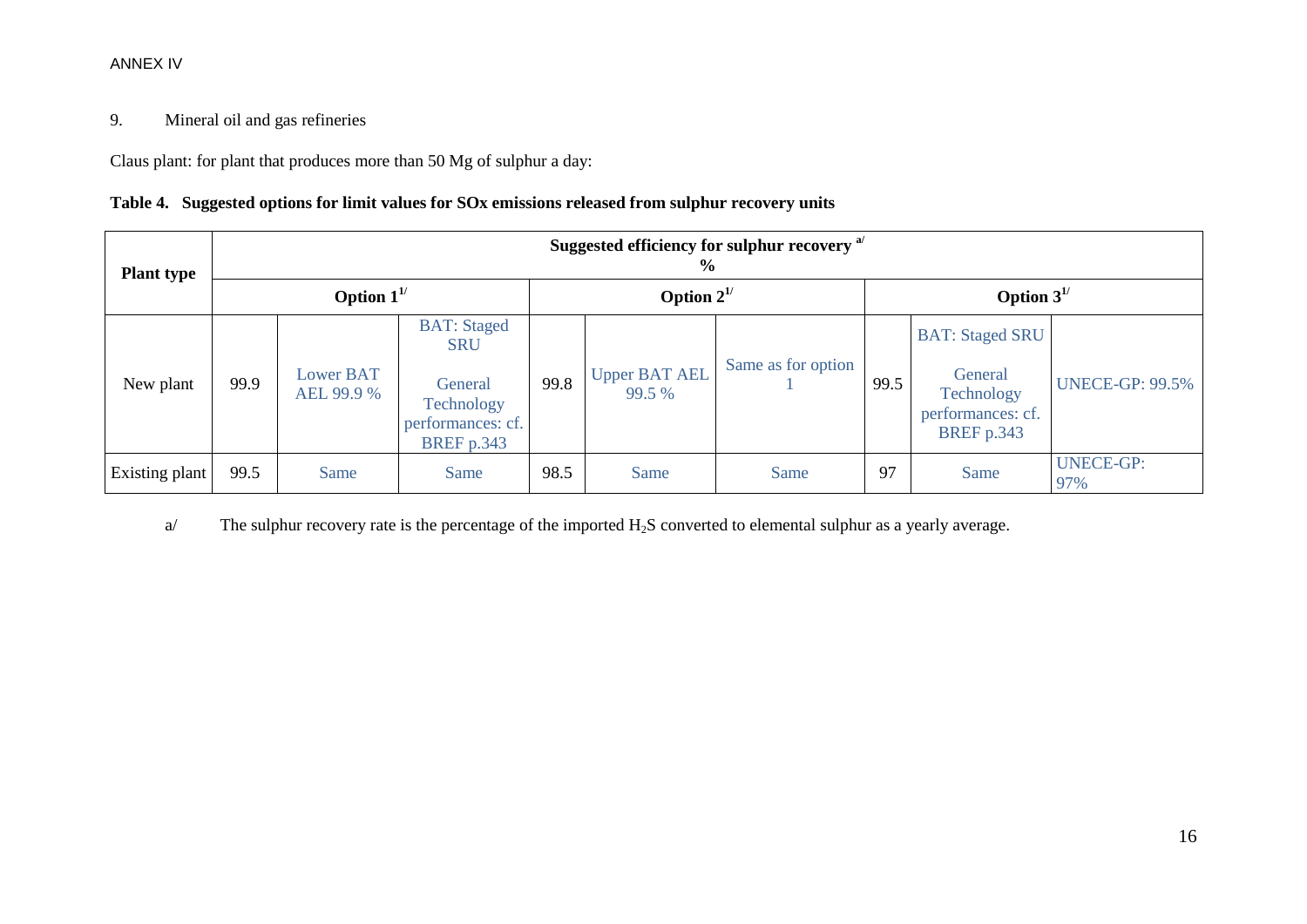#### 10. Titanium dioxide production:

|  |  |  | Table 5. Suggested options for limit values for $SO_x$ emissions released from titanium dioxide production. |
|--|--|--|-------------------------------------------------------------------------------------------------------------|
|--|--|--|-------------------------------------------------------------------------------------------------------------|

|                                            | Suggested ELV for $SO_{x}$ [kg/t of TiO <sub>2</sub> ] |                         |                                                                                                  |                  |                         |                      |                  |                                                  |                      |
|--------------------------------------------|--------------------------------------------------------|-------------------------|--------------------------------------------------------------------------------------------------|------------------|-------------------------|----------------------|------------------|--------------------------------------------------|----------------------|
| <b>Plant type</b>                          | Option $1^{1/2}$                                       |                         |                                                                                                  | Option $2^{1/2}$ |                         |                      | Option $3^{1/2}$ |                                                  |                      |
|                                            |                                                        | <b>Lower BAT</b><br>AEL | <b>Techniques</b>                                                                                |                  | <b>Upper BAT</b><br>AEL | <b>Techniques</b>    |                  | Legislation                                      | <b>Techniques</b>    |
| Sulphate process,<br>emission main sources | 3                                                      |                         | for digestion process:<br>scrubbing system<br>for calcining process:<br>SO <sub>2</sub> recovery | 6                | 6                       | Same as for option 1 | 10               | <b>UNECE-GP:</b><br>10                           | Same as for option 1 |
| Chloride process,<br>emission main sources | 1.5                                                    | 1.3                     | Off-gas scrubbing<br>system                                                                      | 1.7              | 1.7                     | Same as for option 1 | 3                | Based on a<br>consensus of<br>the EGTEI<br>group | Same as for option 1 |

# B.  $Canada^{2/2}$

10. Limit values for controlling emissions of sulphur dioxide from new stationary sources in the following stationary source category will be determined on the basis of available information on control technology and levels including limit values applied in other countries and the following document: Canada Gazette, Part I. Department of the Environment. Thermal Power Generation Emissions - National Guidelines for New Stationary Sources. May 15, 1993. pp. 1633-1638.